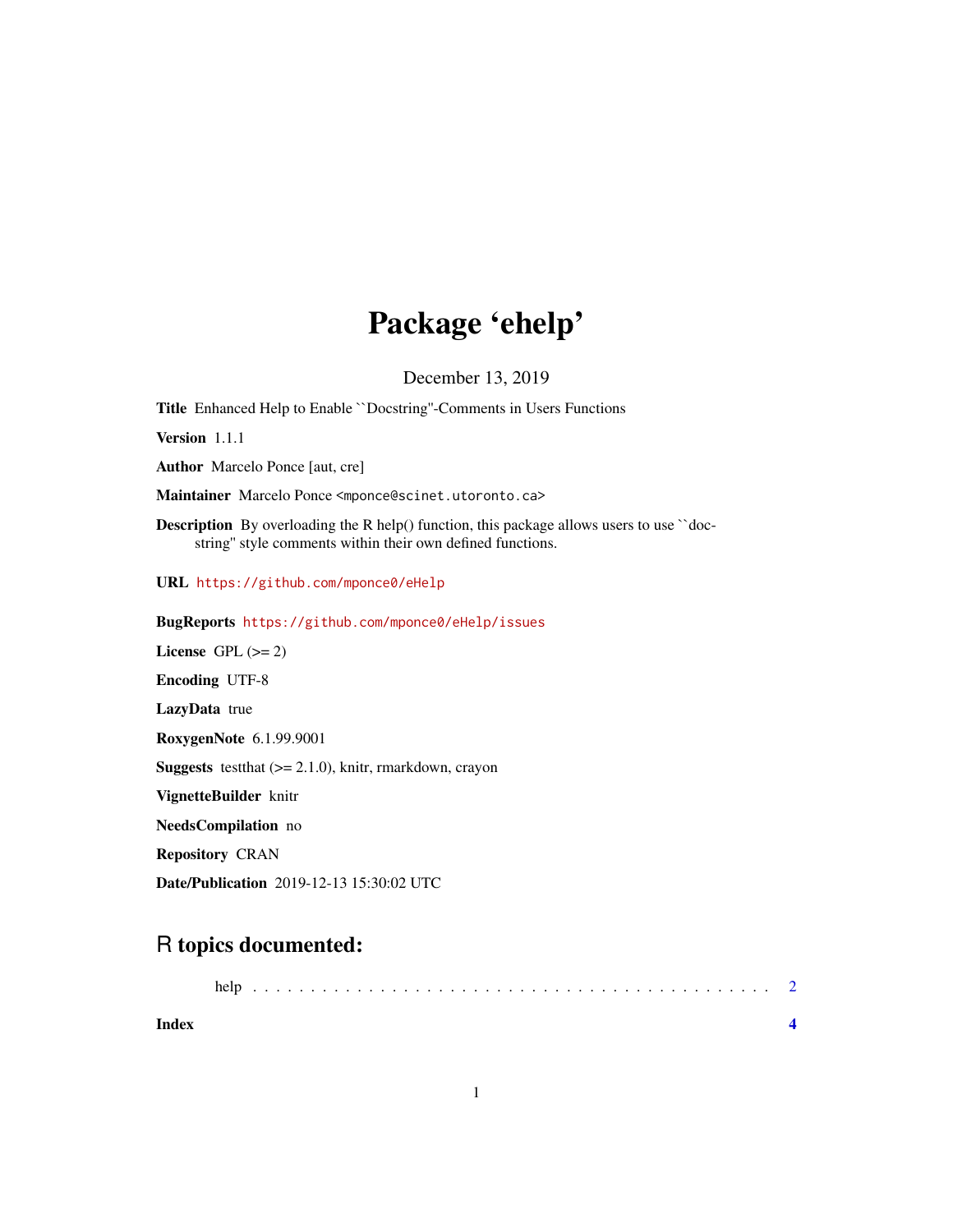#### <span id="page-1-0"></span>Description

This function is a wrapper around the R's system help() function. It allows the user to include docstring styles documentation and displayed it as help or information to the users using the help() command.

#### Usage

```
help(
  topic,
  package = NULL,
  lib.loc = NULL,
  verbose = getOption("verbose"),
  try.all.packages = getOption("help.try.all.packages"),
  help_type = getOption("help_type")
```
#### Arguments

)

| topic            | topic/or/function name to search for              |
|------------------|---------------------------------------------------|
| package          | package where to search                           |
| lib.loc          | location of R libraries                           |
| verbose          | for diplaying the filename.                       |
| try.all.packages |                                                   |
|                  | attempt to go trough all installed packages       |
| help_type        | format of the displayed help (text, html, or pdf) |

#### Details

Parameters are the same as in utils::help, see help(help,package='utils') for further details.

### Examples

```
compute3Dveloc <- function(x,y,z,t){
#' @fnName compute3Dveloc
#' this function computes the velocity of an object in a 3D space
#' @param x vector of positions in the x-axis
#' @param y vector of positions in the y-axis
#' @param z vector of positions in the z-axis
#' @param t time vector corresponding to the position vector
   # number of elements in vectors
   n \leftarrow length(t)# compute delta_t
```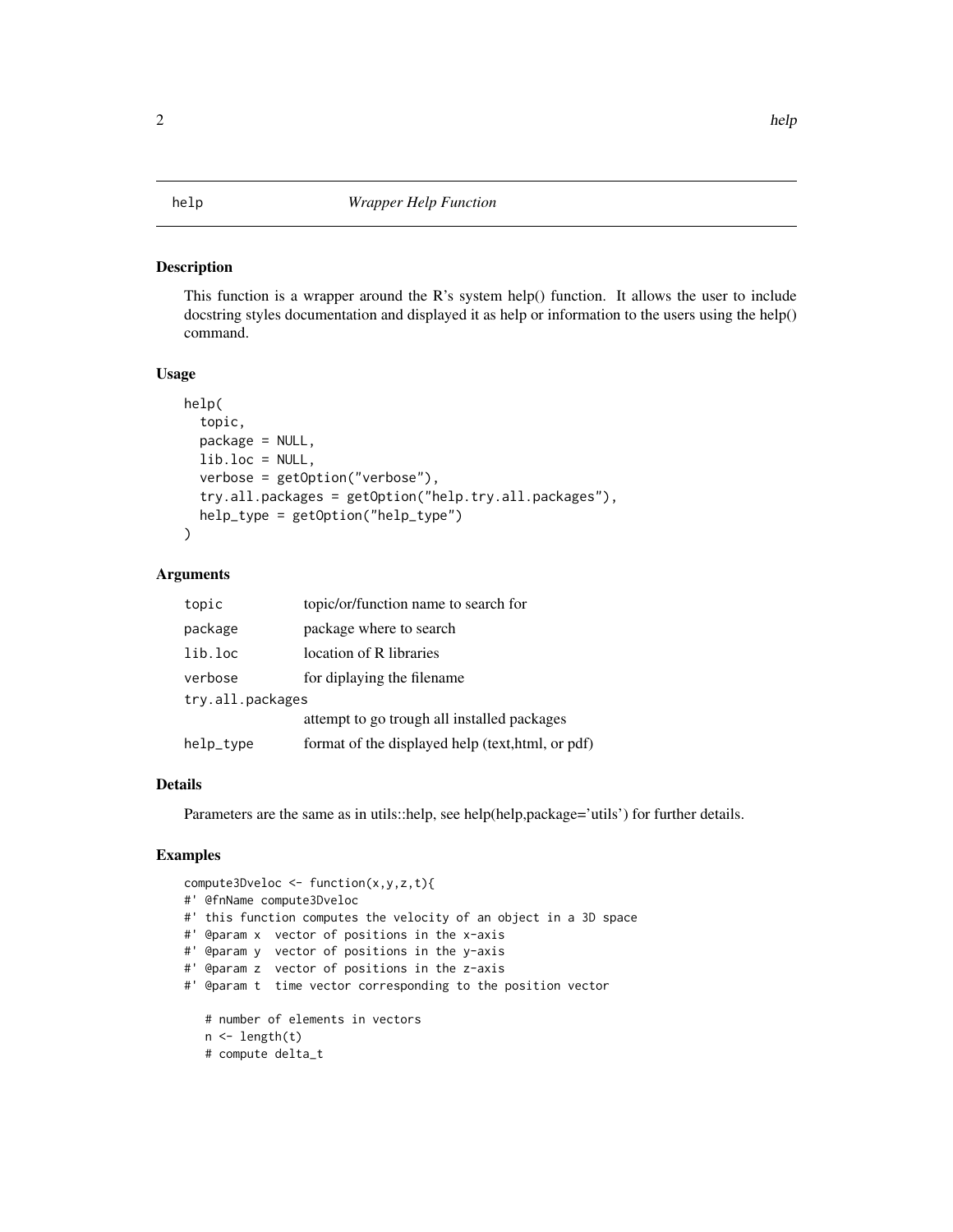```
delta_t <- t[2:n]-t[1:n-1]
  # compute delta_x
  delta_x <- x[2:n]-x[1:n-1]
  # compute delta_y
  delta_y <- y[2:n]-y[1:n-1]
  # compute delta_z
  delta_z <- z[2:n]-z[1:n-1]
  # do actual computation of velocity...
  veloc3D <- list(delta_x/delta_t, delta_y/delta_t, delta_z/delta_t)
  # return value
  return(veloc3D)
}
```
help(compute3Dveloc)